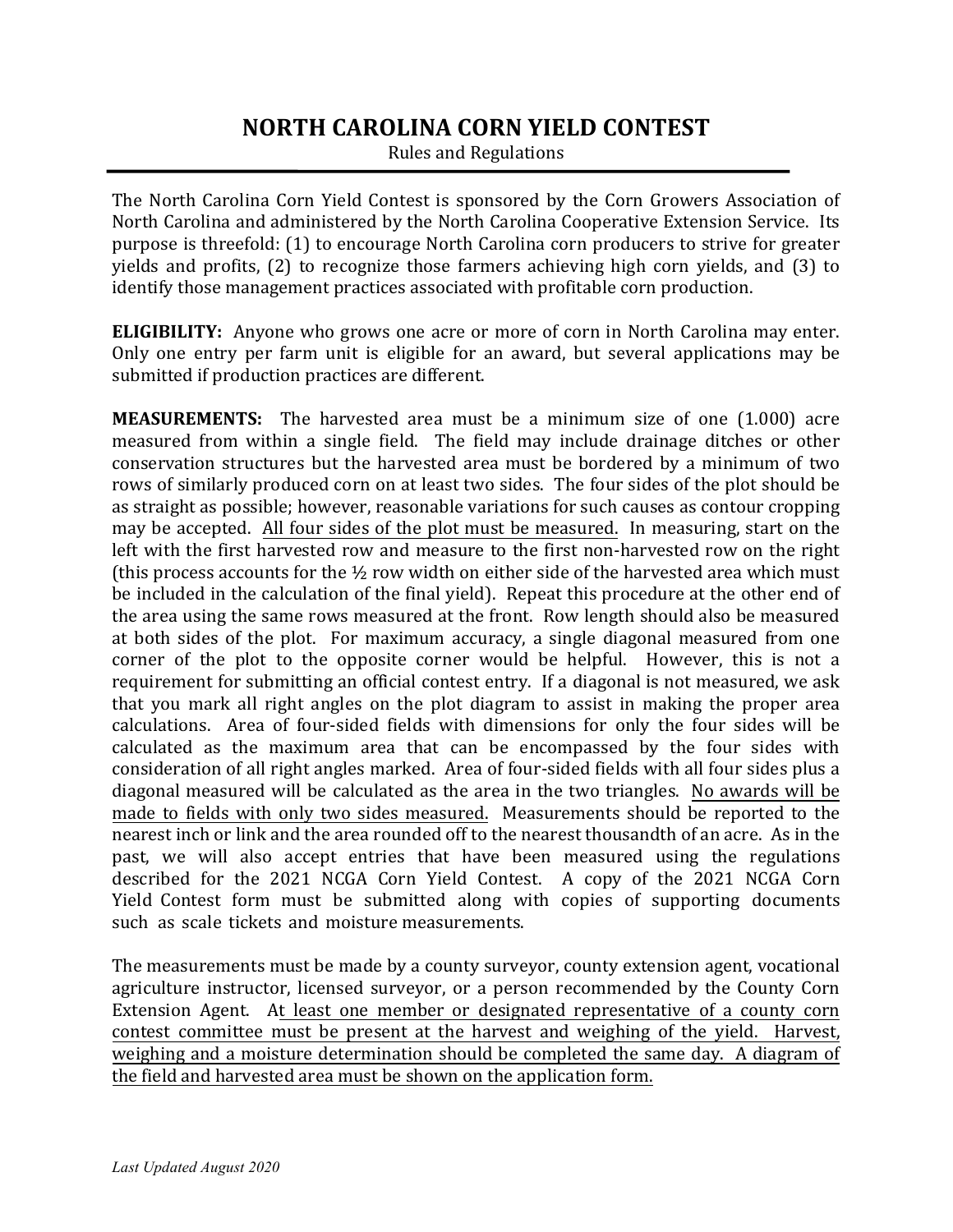**YIELD:** Official yield will be calculated on the basis of No. 2 corn as shown in the example on the application form. Only combine-harvested yields will be accepted. No hand gleaning is permitted. The weight of the combined corn will be corrected to 15.5% moisture. For moisture determinations, a routine sample run at a local buying station will be sufficient. Please include a copy of the weigh ticket listing the net grain weight and moisture for the plot.

**APPLICATION DEADLINE:** Applications must be postmarked prior to midnight **December 4, 2021**. There will be no exceptions. Please note that this date may not be the same deadline used in the National Corn Yield Contest.

**ENTRY SUBMISSION:** Entries should be submitted to: Corn Yield Contest c/o Dr. Ron Heiniger Vernon James Research and Extension Center 207 Research Station Road Plymouth, NC 27962 Ron\_Heiniger@ncsu.edu

**COUNTY COMMITTEE:** The county corn agent may wish to form a committee to help him/her conduct a county contest or coordinate and supervise harvest operations. The corn agent will be responsible for all information submitted on an application to the North Carolina contest. Only properly and fully completed entries will be recognized.

**STATE COMMITTEE:** A group of three persons including (1) a representative of the Corn Growers Association of North Carolina, (2) a county extension agent, and (3) the extension specialist (Dr. R.W. Heiniger) will have the authority to clarify any point of contention which might develop in the administration of the program. Their decision will be final. Any irregularities in regard to the requirements of the program as outlined above will be just cause for disqualification. Only fully completed North Carolina or NCGA certifications will be accepted.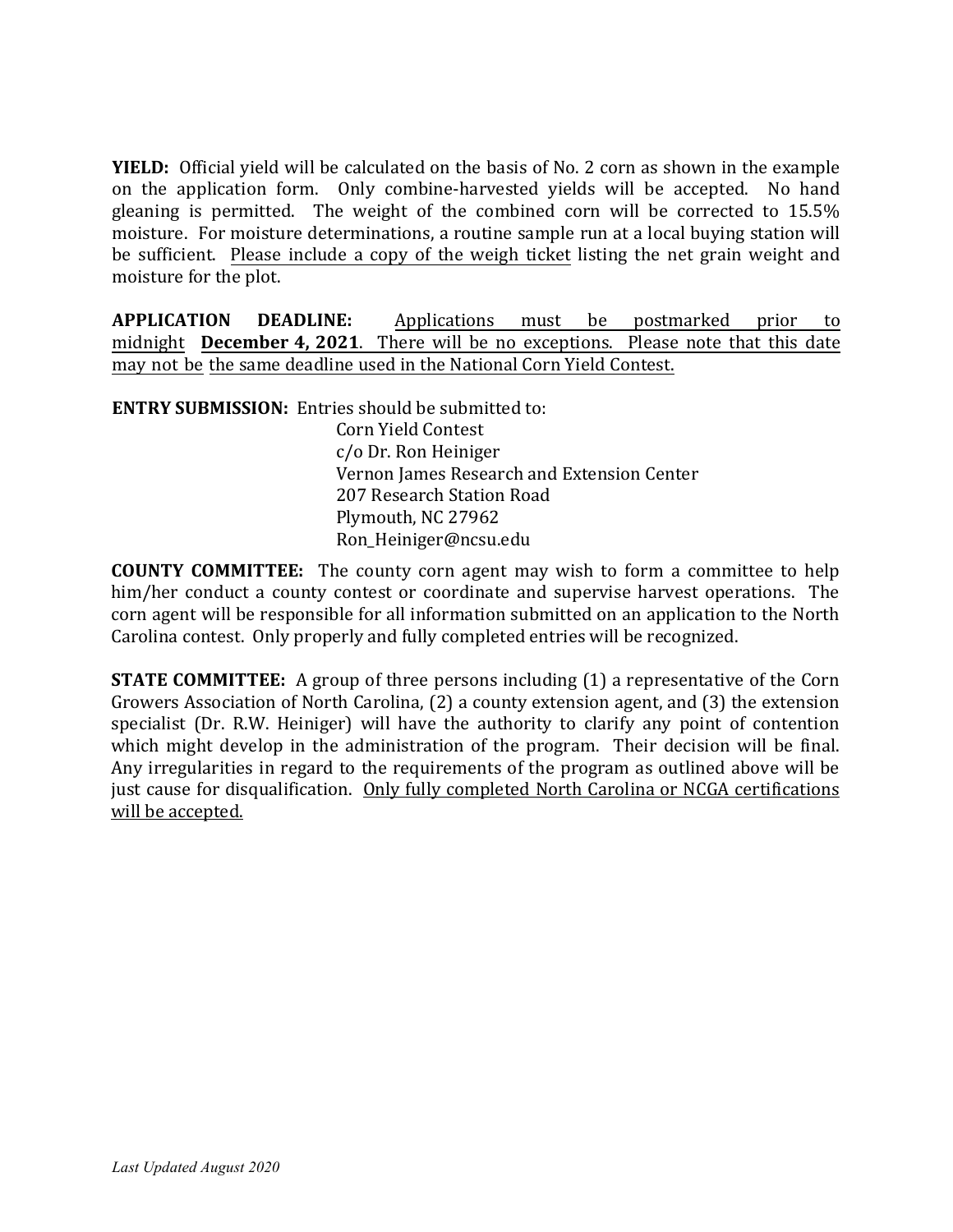## **NORTH CAROLINA CORN YIELD CONTEST AWARDS**

#### **Dryland Division**

Awards will be made in the dryland division on the basis of the entrant's geographical location. The state will be divided into five areas reasonably similar in soils and climate. These areas are as follows:

- Area 1 Tidewater: **Tidewater:** Currituck, Camden, Pasquotank, Perquimans, Chowan, Washington, Tyrrell, Dare, Beaufort, Hyde, Pamlico, and Carteret counties.
- Area 2 **Northern Coastal Plain:** Gates, Halifax, Northhampton, Hertford, Bertie, Martin, Edgecombe, Nash, Wilson, Johnston, Wayne, Greene, Pitt, Lenoir, Craven, and Jones counties.
- Area 3 **Southern Coastal Plain and Sand Hills:** Onslow, Duplin, Pender, New Hanover, Brunswick, Columbus, Bladen, Sampson, Cumberland, and Robeson counties.
- Area 4 **Central:** Warren, Vance, Granville, Person, Caswell, Rockingham, Guilford, Alamance, Orange, Durham, Franklin, Wake, Chatham, Randolph, Lee, Harnett, Hoke, Moore, Montgomery, Stanly, Union, Anson, Richmond, and Scotland counties.
- Area 5 **Western:** Stokes, Surry, Alleghany, Ashe, Watauga, Wilkes, Yadkin, Forsyth, Davidson, Davie, Rowan, Iredell, Alexander, Catawba, Caldwell, Burke, Avery, Mitchell, Yancy, McDowell, Madison, Buncombe, Haywood, Swain, Graham, Cherokee, Clay, Macon, Jackson, Transylvania, Henderson, Polk, Rutherford, Cleveland, Lincoln, Gaston, Mechlenburg, and Cabarrus counties.

Each area winner and runner-up will receive a plaque. A farming operation is eligible for only one award even though several entries will be accepted if production practices are different. The top two dryland producers in the state will receive plaques. An additional plaque will be awarded to the highest no-tillage entry in the dryland division. An entry is considered "no-till" when no tillage took place during the fall season prior to the year in which the contest was held with the exception of disking to establish a cover crop or shallow disking (no deeper than 3 inches) once to smooth ruts. There should be no tillage of a field already in sod during the prior fall season, and no tillage practices should be used after January 1 of the year in which the contest is held with the exception of that tillage done by the corn planter and, in such case, no more than 25 percent of the surface area is tilled for the seed zone.